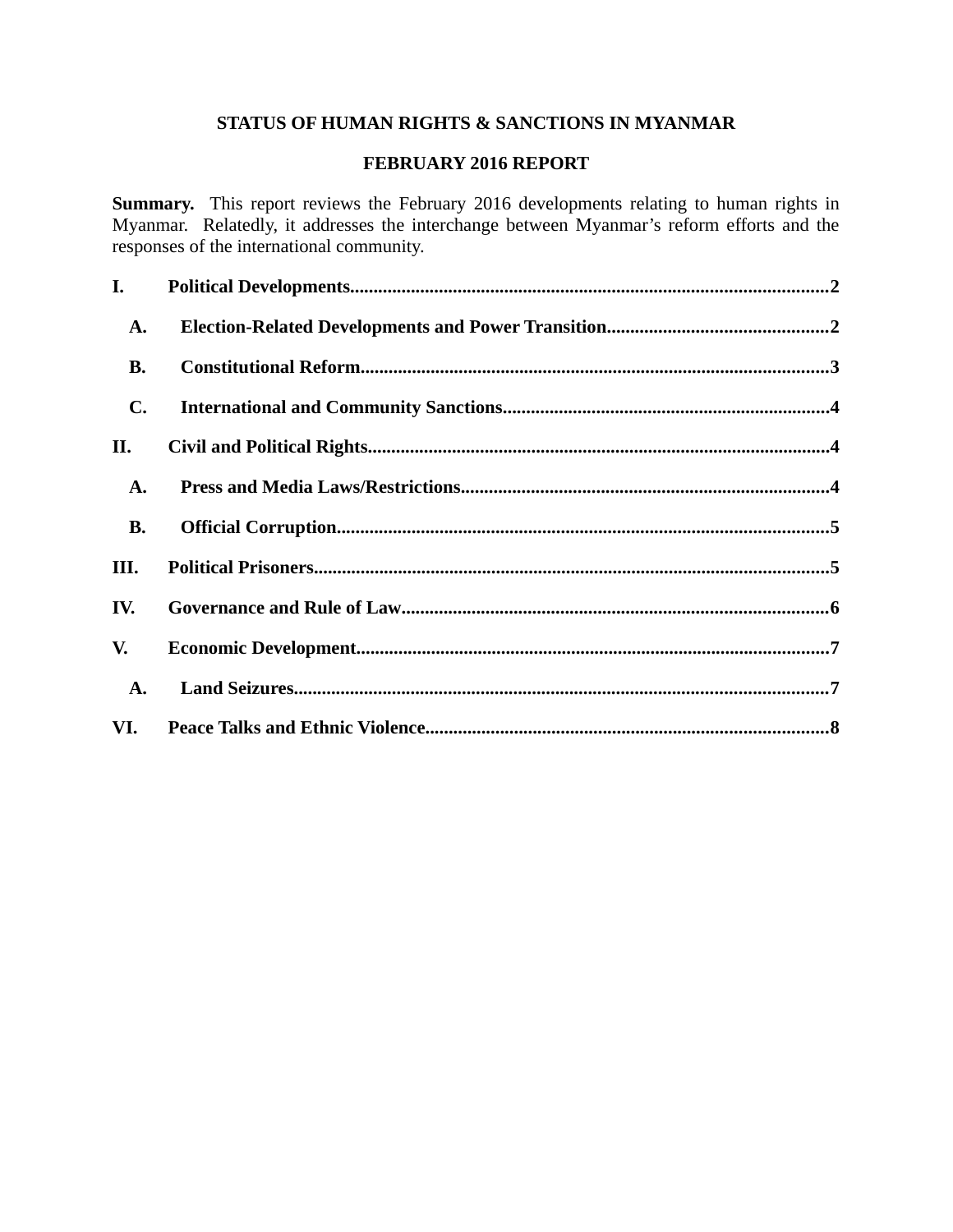#### **I. Political Developments**

#### <span id="page-1-1"></span><span id="page-1-0"></span>**A. Election-Related Developments and Power Transition**

On February 1, hundreds of new Parliament members, mostly from the National League for Democracy ("NLD") but also some smaller parties, were sworn in and took their positions.<sup>1</sup> Min Oo, an NLD MP from Pegu constituency, said the day felt very special. "It's the second time I have been elected but this time it feels different, because the NLD is [the] majority. It's an overwhelming majority, but we all come from different backgrounds and we can guarantee diversity."<sup>2</sup> Win Myint, a close aide to Aung San Suu Kyi and NLD MP, was sworn in as house speaker.<sup>3</sup> Notably, however, T Khun Myat, a member of the outgoing Union Solidarity and Development Party ("USDP"), was also elected as deputy speaker in a sign of the political pragmatism Aung San Suu Kyi has adopted in recent years. 4 President Thein Sein, a former general who implemented gradual reforms since 2011, will stand down in March or April when an NLD president takes over.<sup>5</sup>

Soon after being sworn in to their new positions, new members of Parliament participated in a five-day training course where they discussed the themes of democracy, public leadership, ethics and the responsibilities and challenges facing lawmakers.<sup>6</sup> During the opening session of the course, Aung San Suu Kyi warned that Parliament should not be a perch for lawmakers' personal interests. <sup>7</sup> "It's not a stepping stone for a position. It's also not a call to fight people with different opinions. It's a place where we have to try our best to collaborate for the sake of the country and people," Aung San Suu Kyi told participants, made up of civilian and military representatives of the Union Parliament. <sup>8</sup>

Among the most contentious issues facing the new Parliament will be the selection of Myanmar's next president. On February 8, officials announced that Parliament would consider presidential nominations on March 17, more than four months since the November general election.<sup>9</sup> The Lower House, Upper House and the bloc of military-appointed lawmakers would each nominate one candidate, and following discussions of the candidates, Parliament would meet to elect a president from among the three candidates.<sup>10</sup> The remaining two candidates will become the country's vice presidents. <sup>11</sup> With the NLD holding a majority in both houses, the party will be able to select two candidates.<sup>12</sup> With the March 17 date still more than one month away, observers have speculated that the NLD may be buying time for possible negotiations with the military on amending or suspending Article 59(f), the clause of the charter which effectively rules out a Aung San Suu Kyi presidency.<sup>13</sup> In the previous Parliament dominated by the armybacked USDP, a pool of three candidates was selected on February 3, 2011, with Thein Sein appointed as president the following day.<sup>14</sup>

The question of who will be appointed president in lieu of Aung San Suu Kyi continues to go unanswered, although certain potential candidates have emerged.<sup>15</sup> One possible candidate is Dr. Tin Myo Win, a former political prisoner who is close to Aung San Suu Kyi and has been privy to meetings between the NLD and the military.<sup>16</sup> Another is Tin Oo, a former military chief who was forced to retire and served seven years in prison for charges of treason.<sup>17</sup> At 89 years of age, Tin Oo would be one of the world's oldest serving presidents.<sup>18</sup> While these appear to be the main candidates, other names mentioned in the local and international news include Dr. Myo Aung, Win Htein and Htin Kyaw.<sup>19</sup> Some optimists also note the chance, however remote, that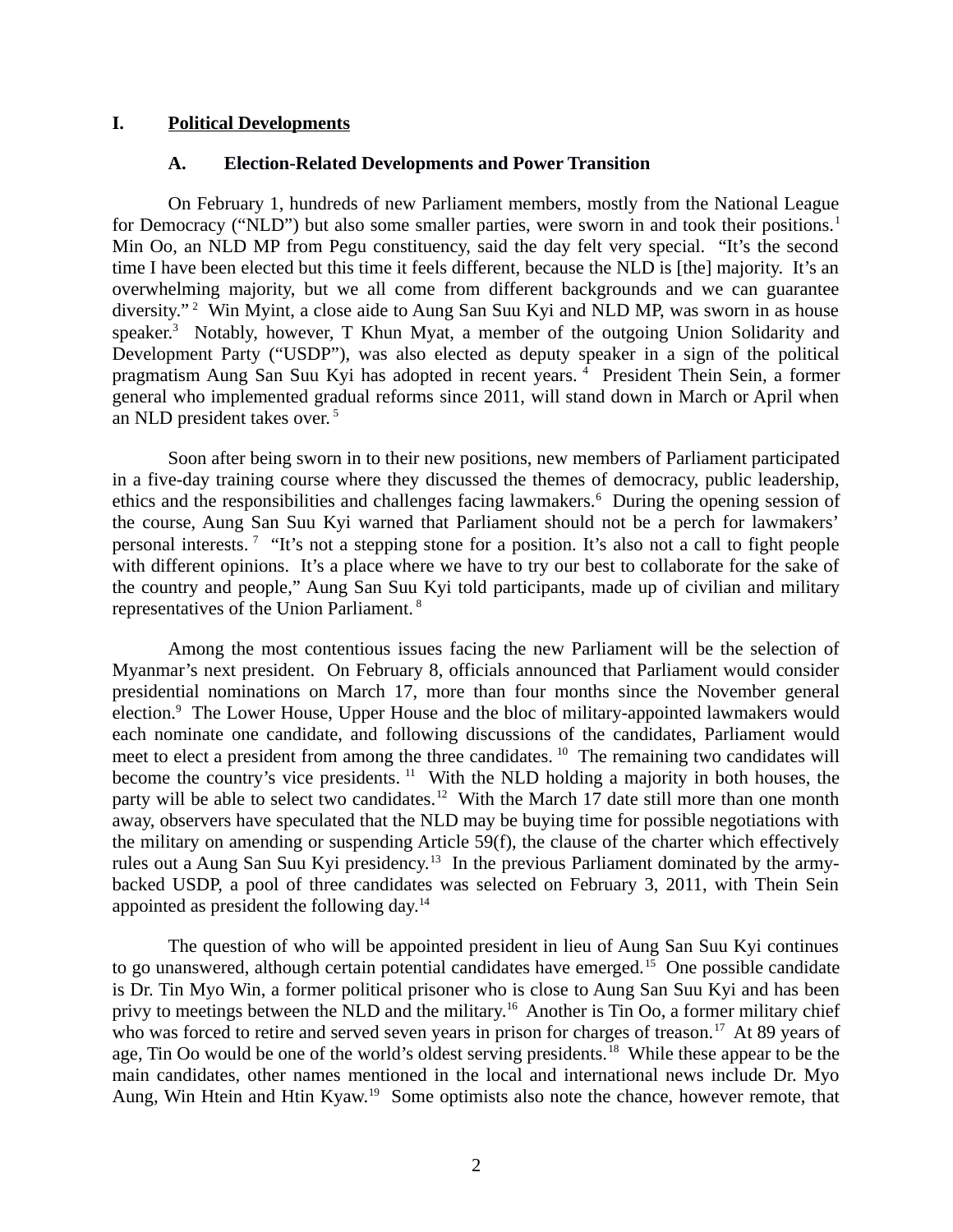the military relents and permits the Constitution to be amended or waived to allow the NLD head herself to fill the role, whether from April or at some later point.<sup>20</sup>

As talks continued throughout February regarding the presidential nominees, tensions have arisen between the military junta and NLD leaders.<sup>21</sup> The NLD and the military have bickered via the media over whether Myanmar's junta-drafted constitution, which bars Aung San Suu Kyi from becoming president, should be amended to let her take the highest office.<sup>22</sup> Ye Htut, the outgoing Minister of Information and presidential spokesman, said Aung San Suu Kyi should respect the military as, essentially, the country's second biggest party, and urged her administration not to dwell on the issue of the presidency, instead focusing on economic reform. <sup>23</sup> Meanwhile, the NLD appointed Shwe Mann, a former speaker of the Lower House who was purged from the USDP last year, as the head of the Legal Affairs and Examination of Special Matters Commission, a powerful panel that advises on legislation.<sup>24</sup> According to some parliament members, this choice could be problematic for former members of outgoing President Thein Sein's government if the NLD decided to use the commission's expertise to try to amend laws or revisit contracts approved by his administration. <sup>25</sup> Perhaps in a sign of anxiety, the former USDP-dominated Parliament passed a bill just days before disbanding granting life-long immunity from prosecution to President Thein Sein for actions taken in office, sparking protests from human rights organizations.<sup>26</sup> Despite these tensions, when Aung San Suu Kyi met former junta leader Than Shwe in December and gave him assurances that the NLD would not focus on the past, Than Shwe endorsed her as the future "leader" of the country.<sup>27</sup>

#### <span id="page-2-0"></span>**B. Constitutional Reform**

Until March 17, when the Union Parliament is finally scheduled to consider nominations for Myanmar's next president, speculation will continue as to possible contenders and, more specifically, whether Aung San Suu Kyi will be among them.<sup>28</sup> With the NLD chairwoman constitutionally barred from the role, her supporters continue to hold out hope, however faint, that the offending clause, Article 59(f), may somehow be sidestepped. <sup>29</sup> The article in part bars anyone with a foreign spouse or children from assuming the presidency, disqualifying Aung San Suu Kyi as her two children are British nationals, as was her late husband. <sup>30</sup> As negotiations between the NLD and the military continue behind closed doors, one notion first introduced late last year centers on the possible suspension of the clause.<sup>31</sup> Opinions are divided as to whether suspension would be a realistic possibility, with several military representatives expressing their opposition to such a move. $32$ 

However, Myanmar's outgoing information minister, Ye Htut, introduced another possibility in February, stating that in his view, "if her two sons and their spouses seek Burmese citizenship, everything will be alright. If her children want her to become the president, all they have to do is apply for citizenship according to the 1982 Citizenship Law."<sup>33</sup> In fact, Ye Htut's suggestion has been referred to by Aung San Suu Kyi herself in the past, including during a rally for constitutional change in mid-2014. At the rally, Aung San Suu Kyi stated that "it doesn't matter whether I become president or not. We want to change it as it is not fair from a legal point of view." <sup>34</sup> She further explained that her two sons were registered as Myanma citizens when they were born, a classification revoked by the military regime following the nationwide prodemocracy uprising in 1988. <sup>35</sup>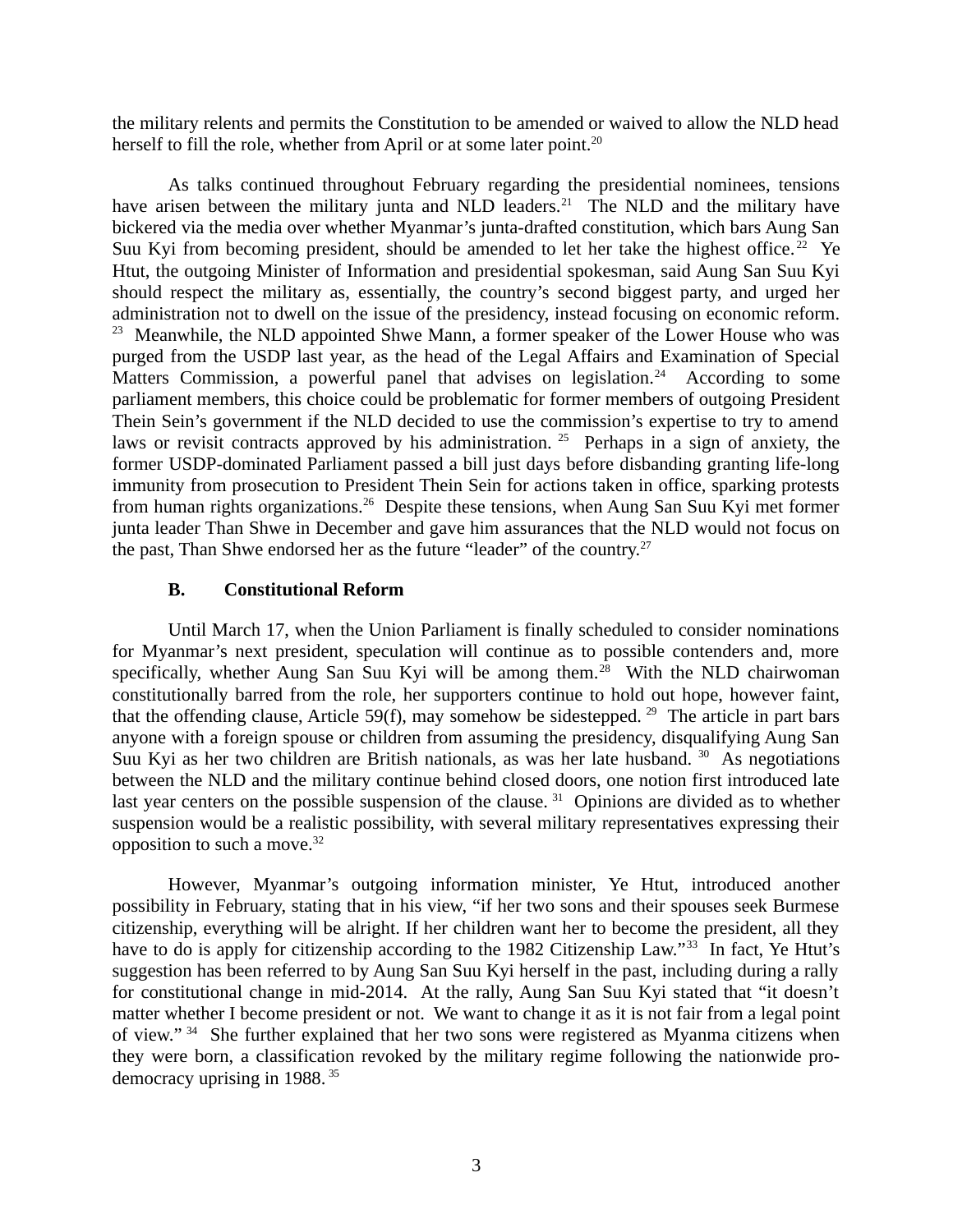Nevertheless, not all voters are in support of lifting the Article 59(f) restriction. In late February, a group of Buddhist nationalists held a rally in support of Article 59(f), arguing that any attempts to suspend the provision could cause Parliamentary gridlock and lead to a military  $\text{coup.}^{36}$  Rally organizers expected to obtain over 1,000 signatures for a petition against suspending the provision, and former Upper House lawmaker Khin Wine Kyi, lawyer Aye Paing and chairman of the Peace and Diversity Party Nay Myo Wai were scheduled to give speeches at the rally. $37$ 

### <span id="page-3-2"></span>**C. International and Community Sanctions**

At a mid-February meeting of Southeast Asian leaders in California, Vice President Nyan Tun urged U.S. President Barack Obama to further ease sanctions on Myanmar.<sup>38</sup> Nyan Tun claimed that although the U.S. has been giving economic support to other ASEAN countries, Myanmar has received relatively little developmental assistance due to the U.S. sanctions.<sup>39</sup> Furthermore, Nyan Tun claimed that although economic sanctions were eased for some sectors and individuals, many businesspeople remain on the Treasury Department's Specially Designated Nationals list, resulting in Myanma businesspeople being unable to compete effectively with others in the ASEAN region. <sup>40</sup> Meanwhile, the American Chamber of Commerce's Myanmar chapter hosted a meeting in Yangon on February 17 with leaders from the health care, manufacturing and retail sectors. Maung Maung Lay, vice chairman of the Union of Myanmar Federation of Chambers of Commerce and Industry ("UMFCCI"), reported that delegates discussed the limits placed on money transfers between the U.S. and Myanmar due to sanctions.<sup>41</sup>

## **II. Civil and Political Rights**

#### <span id="page-3-1"></span><span id="page-3-0"></span>**A. Press and Media Laws/Restrictions**

Despite the victory by the NLD in the November elections, members of the Myanma media continue to experience restrictions on free expression and press freedom.<sup>42</sup> In particular, reporters continue to encounter difficulties covering the political process in this crucially important time period of power transition.<sup>43</sup> Under the prior regime, reporters could not ask questions to lawmakers, according to Aung Htet, a senior reporter of the local Voice Weekly publication.<sup>44</sup> In April 2015, after photos of sleeping lawmakers were published online, journalists were barred from entering the Parliament chambers until they negotiated with government officials to restore their access one month later.<sup>45</sup> Since then, reporters in the capital have had to make do watching the proceedings from a television in the parliament's corridor.<sup>46</sup>

On February 5, the Union Parliament Office ("UPO") exacerbated the situation by releasing a set of guidelines for the media which reporters say limit their ability to cover parliamentary affairs.<sup>47</sup> In the release, the UPO called on the Ministry of Information, the Myanmar Press Council ("MPC"), the Myanmar Journalists' Association and the local Foreign Correspondents Club to cooperate in submitting a list of no more than five journalists from each registered media outlet to cover parliamentary affairs.<sup>48</sup> In addition, the release instructed journalists "to dress in clothes suitable for the dignity of Parliament," warning that those who did not would be barred from covering Parliament.<sup>49</sup> Other constraints included prohibitions against filming and photography in restricted buildings and certain areas without express permission,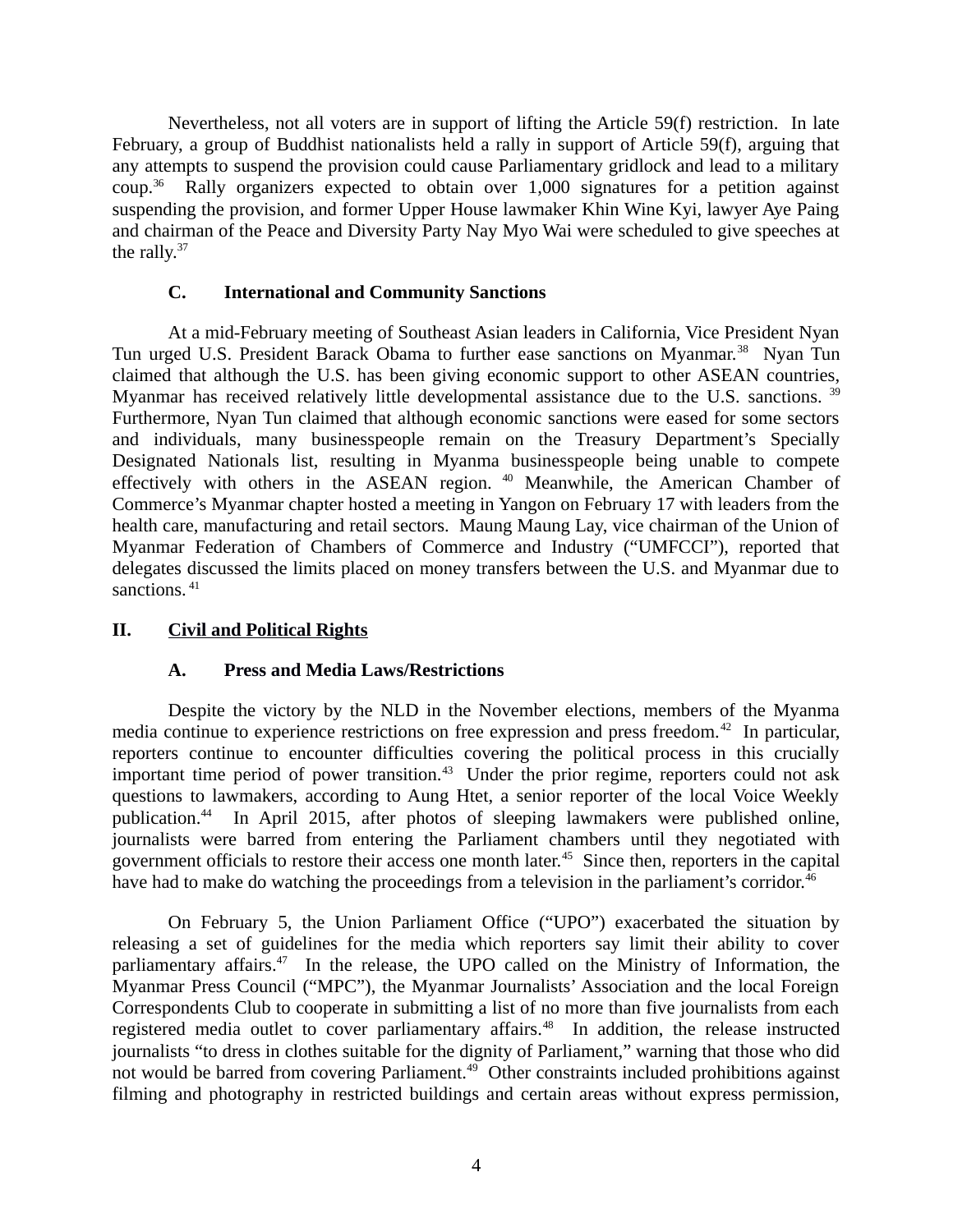and limitations on access to the parliamentary grounds on non-sitting days.  $50$  The Myanmar Journalist Network released a statement on Monday rejecting the new reporting guidelines and urging the UPO to ensure media freedom and negotiate on any reporting rules, stressing that it was the right of all reporters to freely cover affairs of the Parliament.<sup>51</sup>

Hla Phone of Yangon's Mayangone Township was arrested on February 10 for allegedly sharing a post online deemed critical of the military and the outgoing government.<sup>52</sup> Hla Phone is being charged for defamation under Article 66(d) of Myanmar's Telecommunications Law, the same law under which several cases have been prosecuted in recent months.<sup>53</sup> Other individuals recently prosecuted under Article 66(d) have included Kachin activist Patrick Khum Jaa Lee, who was sentenced in January to six months' imprisonment for a Facebook post about army chief Senior General Min Aung Hlaing, and NLD supporter Chaw Sandi Tun, who was sentenced in December 2015 to six months' imprisonment for a Facebook post that likened military uniforms to women's apparel.<sup>54</sup> In Hla Phone's case, the user in question posted under the account name "Kyat Pha Gyi," and Hla Phone has claimed that he is being held wrongfully due to a mistaken identity.<sup>55</sup>

## <span id="page-4-1"></span>**B. Official Corruption**

Jade mining companies in Myanmar's northern Kachin state have agreed to work toward adopting safety measures after the region witnessed the deadliest landslide in decades last year.<sup>56</sup> An administrator at Hpakant Township stated that a group comprised of local officials, representatives from twelve companies and members of civil society organizations discussed how to avoid further landslides at the piles of debris and waste soil left over from mining activities.<sup>57</sup> The worst landslide in decades struck the area in November last year, killing at least 115 people. According to the Myanmar Red Cross Society, at least 300 people were killed in 38 landslides in Hpakant in 2015.<sup>58</sup> Jade continues to be a powerful industry within Myanmar. Myanmar exported approximately \$31 billion worth of jade last year, according to anticorruption non-governmental organization Global Witness. In a report released in October titled "Jade: Myanmar's Big State Secret," the group alleged that the country's political elite were directly involved in the jade industry.

## <span id="page-4-0"></span>**III. Political Prisoners**

Members of the NLD have indicated that freeing political prisoners will be among the party's top priorities when they take the reins of government.<sup>59</sup> However, some observers, including ex-political prisoners, say that emptying the country's jails of prisoners of conscience will be a difficult task given the entrenched political position of the military. $60$  Under the country's 2008 Constitution, the army controls three powerful ministries, including the Ministry of Home Affairs which oversees the police force and the prisons department, among other state apparatus. $61$  Ye Aung, a former member of the Committee for Scrutinizing the Remaining Political Prisoners and an ex-political prisoner himself, stated that Parliament must negotiate with the home ministry to release political prisoners.<sup>62</sup> There are currently 87 political prisoners behind bars and 409 political activists awaiting trial, according to Assistance Association for Political Prisoners ("AAPP").<sup>63</sup>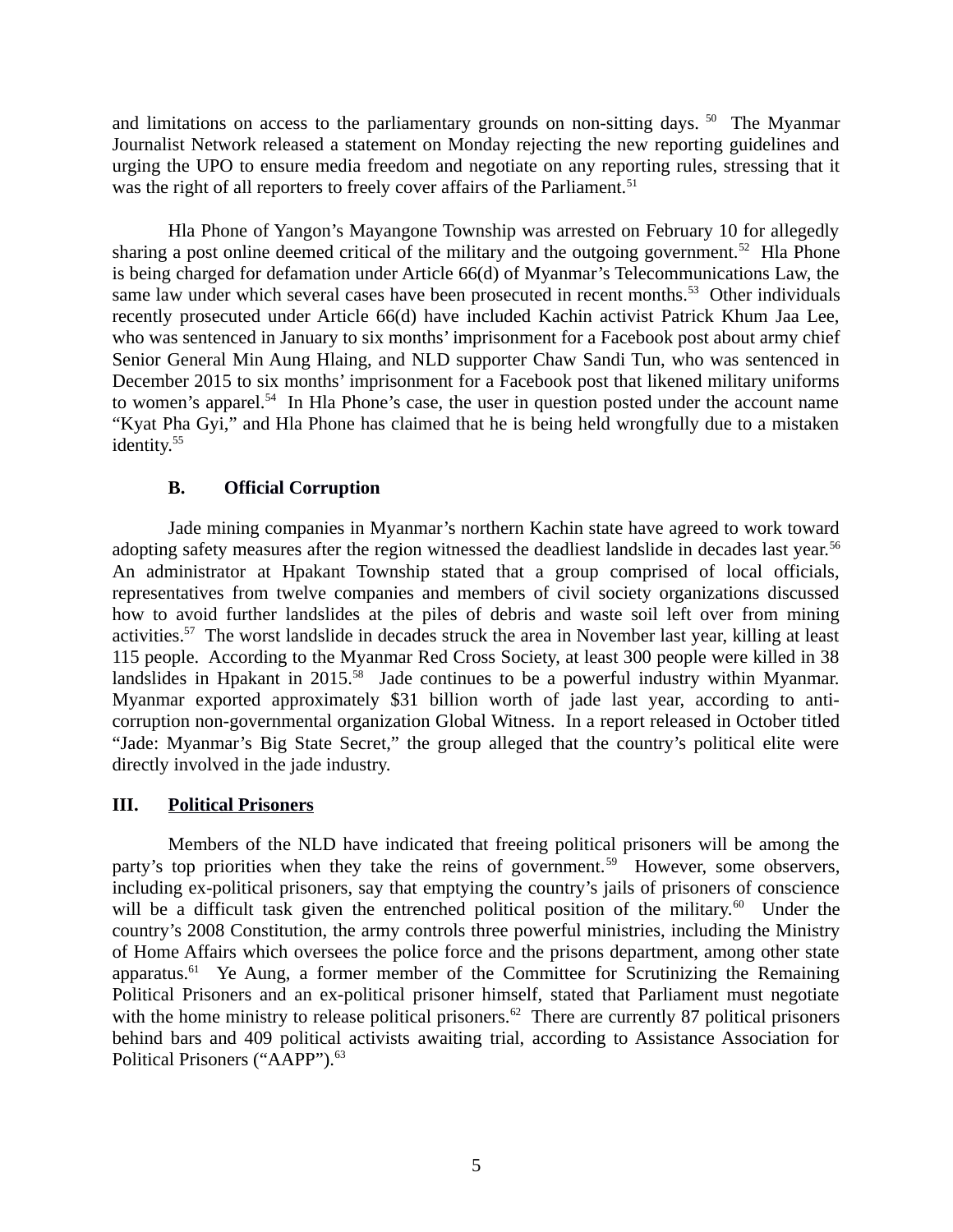On February 24, Nilar Thein, a leading member of the 88 Generation Peace and Open Society, was arrested by police and charged under Article 18 of the Peaceful Assembly Law for allegedly participating in a protest in Yangon in February last year in solidarity with students demanding education reform.<sup>64</sup> Frequently used to imprison peaceful activists, Article 18 of the Peaceful Assembly Law prescribes sentences of up to six month for individuals found guilty of participating in an unlawful protest.<sup>65</sup> Local lawyers and civil society leaders have accused the administration of outgoing president Thein Sein of dredging up old charges against activists under oppressive laws as the government's term nears its end. $66$ 

#### <span id="page-5-0"></span>**IV. Governance and Rule of Law**

The NLD this month fully realized its win at the ballot in last November's elections, taking a majority of the National Assembly seats for the first time while meeting with no overt resistance from either the outgoing USDP or the Myanma military.<sup>67</sup> Aung San Suu Kyi, who is constitutionally barred from becoming president but who intends to pull the strings from "above the president," has attempted to work with the military toward a cooperative transition by saying that changes would be gradual and not needlessly antagonistic. $68$ 

This does not necessarily mean, however, that shift of power is complete or will proceed unimpeded, nor does it herald a complete transition to an open democracy: the military still controls one quarter of the seats—enough to entitle it to a constitutional veto—and is well entrenched within Myanmar's bureaucratic and economic machinery, having enjoyed practically unchecked power that elements of the military will be loath to cede. $69$  The military also retains the right to assume control of the government in an emergency, and controls the nation's defense, interior and border affairs.<sup>70</sup> Perhaps the greater challenge will be clashing legislative arms with the vastly more experienced military appointees, who have recently seen their ranks reinforced with both seasoned and senior legislators in what appears by the military to be an attempt to compensate for its numerical disadvantage with greater individual firepower.<sup>71</sup> In contrast, the NLD, which has been sidelined until now, may find its lack of experienced negotiators to be a difficult weakness to overcome when legislative debates get tough. $72$ 

Nevertheless, the military's outward-facing message continues to be that it will support a peaceful transition of power to the NLD. This message accompanies another meeting between Aung San Suu Kyi and military commander-in-chief Senior General Min Aung Hlaing, the third since the NLD's November victory, during which they discussed "the rule of law and achieving everlasting peace."<sup>73</sup> While the exact contents of these meetings have not been disclosed, according to a source close to the previous talks' briefings, the appointment of chief minsters to Rakhine, Shan and Kachin states, as well as to Yangon, is likely to be one of the topics discussed.<sup>74</sup> The meeting lasted for approximately one hour, and was held shortly after a report by local media that Min Aung Hlaing had been renewed as commander-in-chief for another fiveyear term.<sup>75</sup>

The NLD's victory in the national election may be the biggest current topic in Myanma democracy, but there are important local contests across Myanmar that may be going unnoticed by the international community.<sup>76</sup> These elections for ward and village-tract administrators are to take place in March, while President Thein Sein still holds office, and while the timing has raised concerns among some that the overseeing General Administration Department ("GAD") is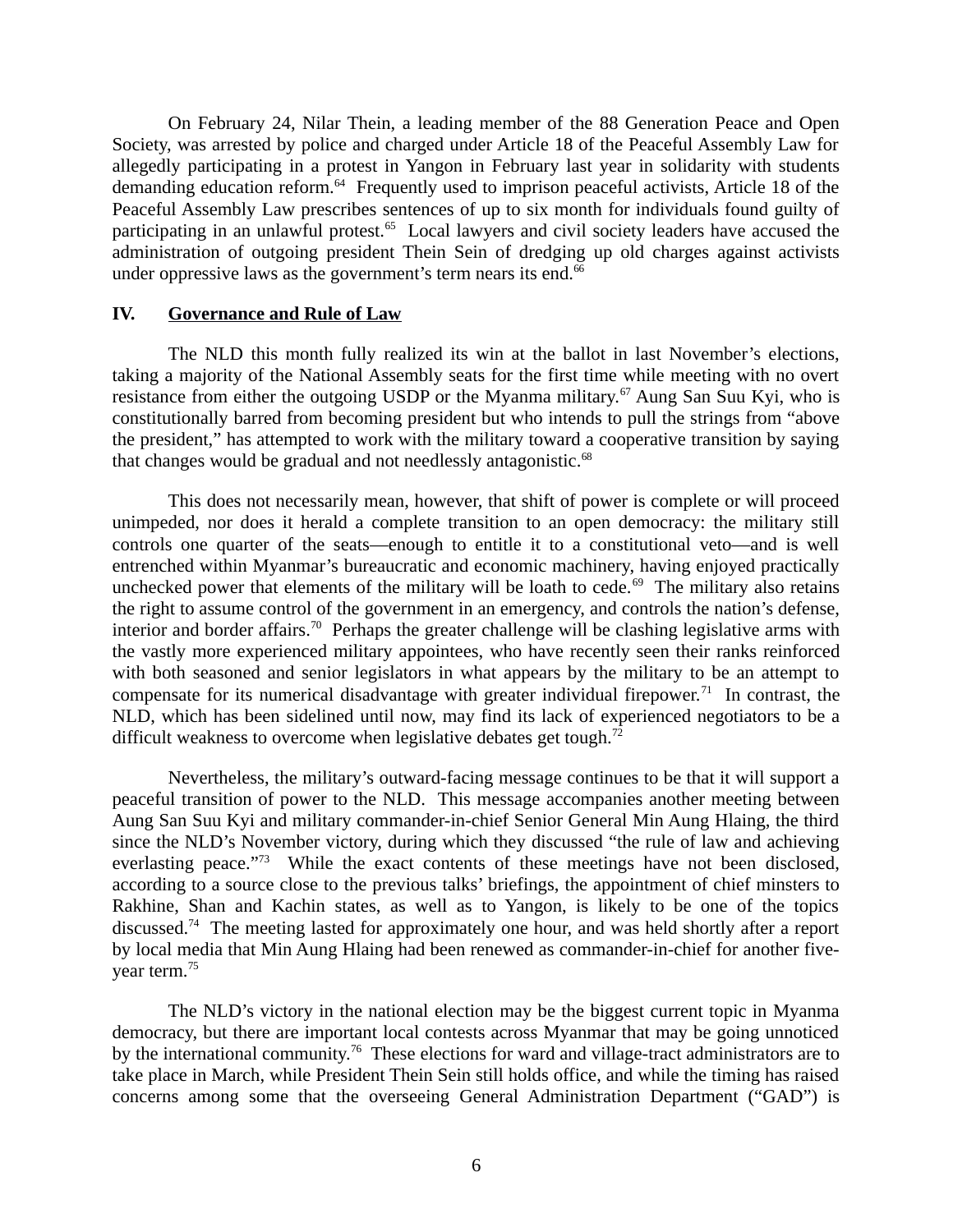attempting to install local loyalists to frustrate the new majority party, the GAD has downplayed its role, noting that the local elections would in any case have taken place in January.<sup>77</sup> The electoral process is less democratic than the general elections, with household heads voting in clusters to nominate household leaders, who in turn the elect ward and village-tract administrators, all conducted by secret ballot overseen by village elders.<sup>78</sup> In addition to providing a link between locals and higher tiers of government, these administrators are tasked with local-level duties including general election oversight and, importantly for the many recent disputes as to claims of land-grabbing, chairing the local land management committee.<sup>79</sup>

#### **V. Economic Development**

#### <span id="page-6-1"></span><span id="page-6-0"></span>**A. Land Seizures**

Nay Pyi Taw has seen a recent spate of land-related cases whereby former landowners have fenced off their old properties, but officials from the Nay Pyi Taw City Development Committee have stated that the dispossessed owners must go through proper legal channels if they want to get back their old properties. <sup>80</sup> Although officials instructed original landowners who fenced their confiscated land that they must dismantle the fences by February 5, many who had not removed the fences by mid-February had yet to face legal action.<sup>81</sup> The landowners, on the other hand, argued that they were following guidelines set by President Thein Sein issued in 2014, which stated that confiscated land that was unused and left vacant for a period of at least four years would be returned.<sup>82</sup>

In Pegu Division's Taungoo Township, twelve farmers publicly demanded that thousands acres of land allegedly confiscated by the Kaung Myanmar Aung ("KMA") group of companies be returned, and that charges issued against them in connection with trying to regain their land (including trespassing, defamation, and unlawful protest) be dropped.<sup>83</sup> Earlier this year, farmers from four villages say that a verbal consensus was reached with KMA's deputy general manager, Saw Maung.<sup>84</sup> The farmers presented seven key demands and the meeting concluded when the company promised to "release" the land, according to one local.<sup>85</sup> However, since the agreement was not in writing, villagers' are concerned about its validity. 86

Land-related disagreements continued in Yangon. The government paid compensation to 66 Yangon landowners to partially cover losses incurred during the construction of a bridge connecting downtown Yangon with Dala Township.<sup>87</sup> However, the amounts paid compensated landowners only for land loss, and did not cover other expenses such as for the destruction of buildings in the project area or the cost of rebuilding structures after the bridge is finished.<sup>88</sup>

Plans to clear squatters from certain areas of the Yangon region continue.  $89$  The government reported that they had demolished squatter homes in Dagon Seikkan Township and Pyinma Pin Village Tract, Mingladon Township.<sup>90</sup> In Mingladon, a number of people were thrown off land apparently owned by a military conglomerate.<sup>91</sup> Some had lived there for twenty years and had no idea that the land was owned by the military.<sup>92</sup> A witness reported that: "[t]he day after the order to vacate expired, bulldozers arrived. With them were about 200 policemen and around four times as many other men, some carrying sticks."<sup>93</sup> Another publication reported that over 500 homes had been demolished in Yangon and that close to 1000 were left homeless.<sup>94</sup>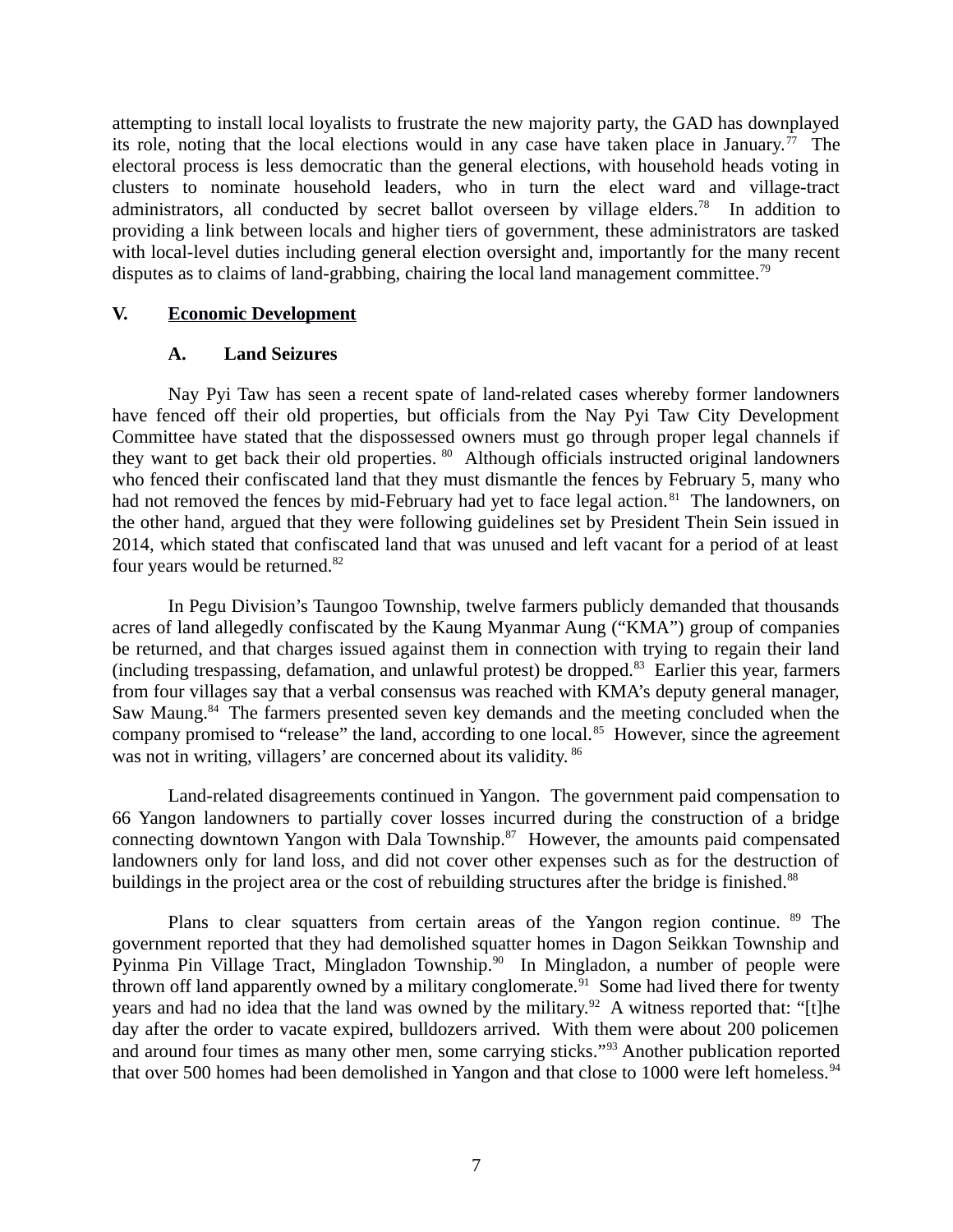Authorities indicated that temporary food, shelter and medical care would be given to those in need but "no such support was forthcoming."<sup>95</sup>

In Mandalay, there were disputes over access to water. Residents of Hsa Khar village "protested … against the destruction of the Mya Nandar reservoir, the only source of water for the village's residents."<sup>96</sup> The reservoir's waterways have been "blocked due to an ongoing land expansion project by the Myingyan municipal department." <sup>97</sup> The land expansion project was "supposedly for housing and farming." <sup>98</sup> However, residents have indicated that "[w]e don't want the project. We just want our water back." <sup>99</sup>

In Kachin state, land allegedly confiscated for grazing grounds was instead believed by villagers to be "a ploy by officials who planned to profit from renting out 300 acres to a Chinese company for a banana plantation."<sup>100</sup> Villagers claimed that they have been threatened by local administrators with lawsuits for "refusing to move to accommodate 'village expansion.'"<sup>101</sup> Analysts believe that Kachin "land disputes have been fueled by the outgoing Thein Sein government's liberalization policies that have driven up land prices and attracted foreign and domestic investment."<sup>102</sup>

#### <span id="page-7-0"></span>**VI. Peace Talks and Ethnic Violence**

For much of February, fighting continued in northern Shan State between the Restoration Council of Shan State ("RCSS") and the Palaung State Liberation Front (PSLF).<sup>103</sup> Some believe that the fighting is a direct outcome of the peace process "which has allowed the Tatmadaw to gain territory in Shan State while ceasefire talks continued, then use 'divide and rule' tactics against the PSLF which was excluded from the 'nationwide' pact."<sup>104</sup> Both the Shan State Progressive Party and the United Nationalities Federal Council ("UNFC") have been involved in reducing the tension between the RCSS and PSLF.<sup>105</sup> The UNFC has created a five member negotiation team with the aim of reducing tension between the PSLF and RCSS.<sup>106</sup> The peace pact joint monitoring committee has claimed that the RCSS violated the peace agreement, but the RCSS denies this claiming that they "never started to fight [and] just fight to protect our troops while ... under attack."<sup>107</sup> Military members of parliament have also accused both the RCSS and PSLF of breaching military codes of conduct.<sup>108</sup> Violence reportedly reduced after February 19,<sup>109</sup> but as of February 26 two thousand Myanmae Army troops had been deployed to the area suggesting that fighting is continuing in the area. $110$ 

Discussions between the government and non-signatories to the peace pact were proposed.<sup>111</sup> Some news sources report that a series of talks between the chief government negotiator and ethnic group leaders occurred.<sup>112</sup> Others report that the trip of the chief government negotiator was postponed because of disagreements about how the talks should proceed.<sup>113</sup> The government reportedly "wanted to negotiate with armed groups individually."<sup>114</sup> The non-signatory groups have instead "demanded collective talks."<sup>115</sup> The UNFC set up a new negotiating body "to lead talks between non-signatories and the government. The 11-member team includes one representative from each UNFC member, and two representing the bloc as a whole." $116$  The delegation will negotiate with both the new and current governments. $117$ Reportedly, President Thein Sein is "likely to try to hold another ceasefire signing ceremony before he leaves office on March 30."<sup>118</sup>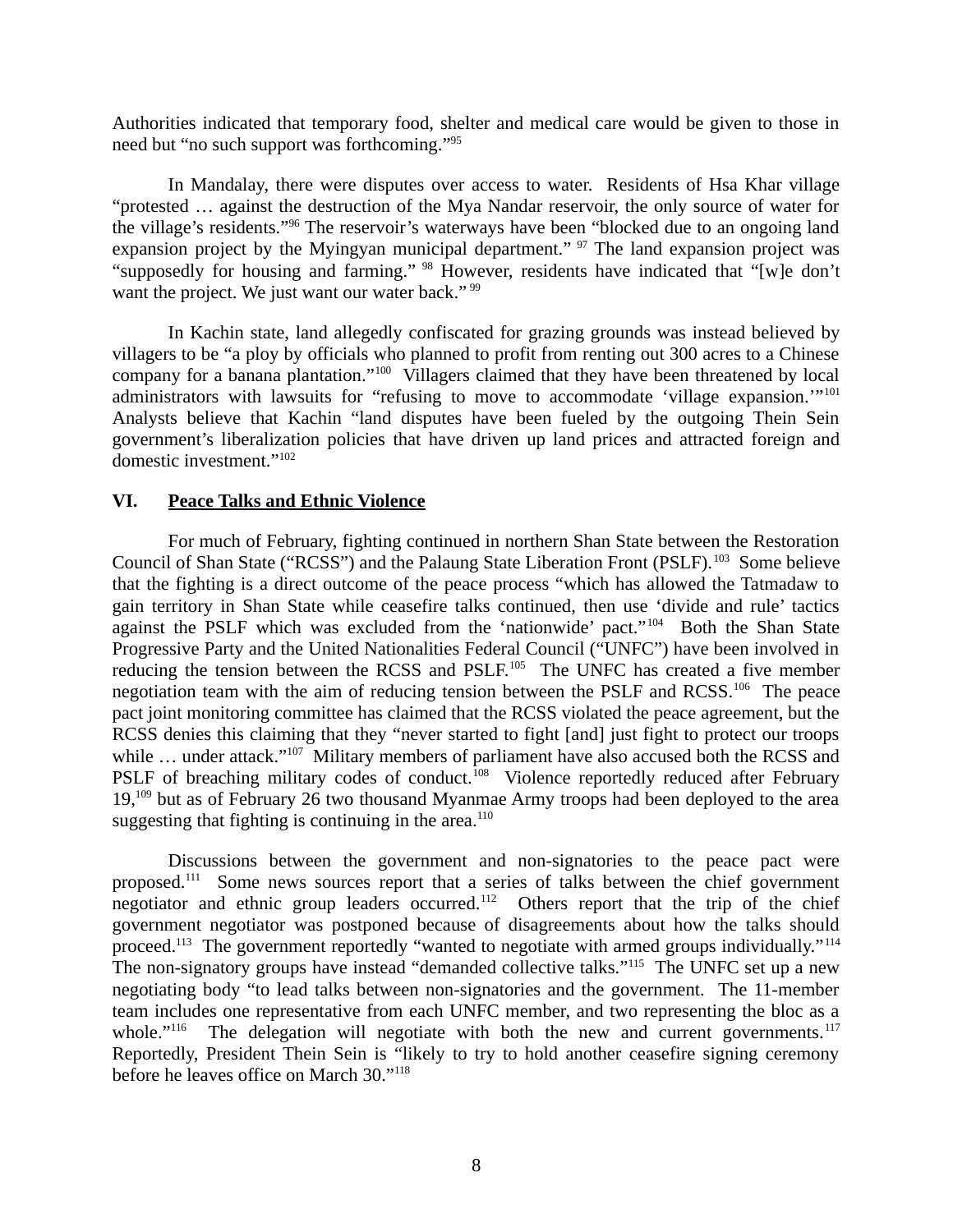The ethnic groups and new NLD government met to discuss "the current political situation and [to find] ways to have an all-inclusive peacebuilding process."<sup>119</sup> In an interview, the chief government negotiator stated that "[s]he [Aung San Suu Kyi] also wants peace and expressed that she wants the MPC [Myanmar Peace Center, a secretariat for the current government which has been heavily involved in the peace process] to keep going."<sup>120</sup>

Lastly, the Peace Support Group—a consortium of donors that includes the United States, European Union, United Kingdom, Finland, Switzerland, Italy and Australia—agreed to donate US\$75,000 to "keep the peace process running until the National League for Democracy-backed government takes office at the end of March."<sup>121</sup> The donation will be contributed in connection with the Joint Peace Fund, an October 2015 commitment by the Western governments to help implement the nationwide ceasefire agreement.<sup>122</sup> Although officials have estimated that approximately US\$23 million will be required to fully implement the ceasefire agreement over the next three years, the immediate donation of \$75,000 will provide bridge funding to support the establishment and operation of joint monitoring committees under the ceasefire agreement before the full amount is contributed. <sup>123</sup>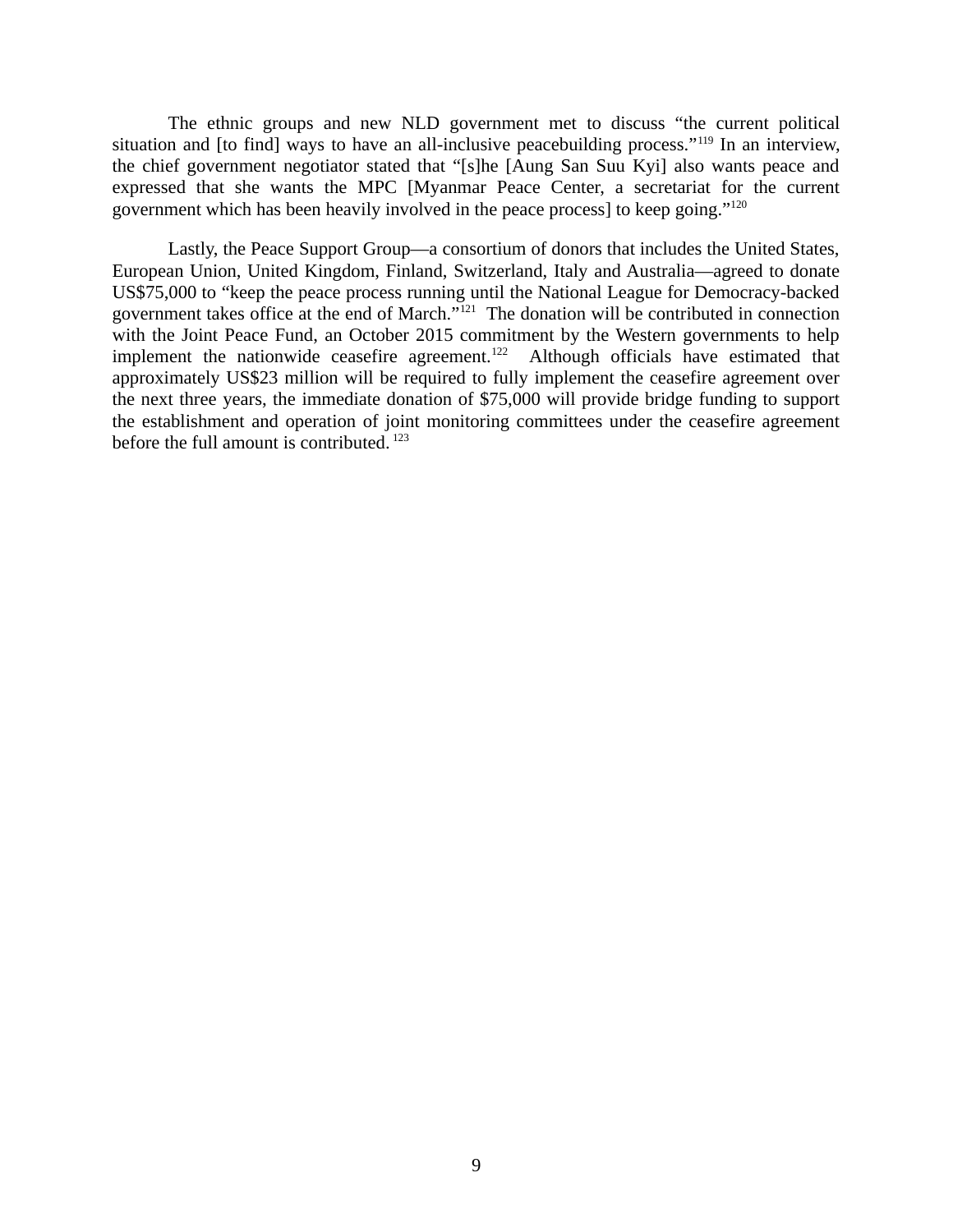1 The Guardian, February 1, 2016: [http://www.theguardian.com/world/2016/feb/01/aung-san-suu-kyi-leads-party-into-myanmar](http://www.theguardian.com/world/2016/feb/01/aung-san-suu-kyi-leads-party-into-myanmar-parliament-to-claim-power)[parliament-to-claim-power.](http://www.theguardian.com/world/2016/feb/01/aung-san-suu-kyi-leads-party-into-myanmar-parliament-to-claim-power) *Id. Id. Id. Id.* 6 The Irrawaddy, February 15, 2016: [http://www.irrawaddy.com/burma/newly-minted-mps-kick-off-week-of-parliamentary](http://www.irrawaddy.com/burma/newly-minted-mps-kick-off-week-of-parliamentary-training.html)[training.html.](http://www.irrawaddy.com/burma/newly-minted-mps-kick-off-week-of-parliamentary-training.html) *Id. Id.* 9 The Irrawaddy, February 8, 2016: [http://www.irrawaddy.com/burma/presidential-nominations-to-be-considered-march-17.html.](http://www.irrawaddy.com/burma/presidential-nominations-to-be-considered-march-17.html) *Id. Id. Id. Id. Id.* 15 The Japan Times, February 1, 2016: [http://www.japantimes.co.jp/opinion/2016/02/01/editorials/nld-takes-control](http://www.japantimes.co.jp/opinion/2016/02/01/editorials/nld-takes-control-myanmar/#.Vsaf19LVy71)[myanmar/#.Vsaf19LVy71.](http://www.japantimes.co.jp/opinion/2016/02/01/editorials/nld-takes-control-myanmar/#.Vsaf19LVy71) *Id*. 17 The Irrawaddy, February 20, 2016: [http://www.irrawaddy.com/commentary/will-suu-kyi-give-up-59f.html.](http://www.irrawaddy.com/commentary/will-suu-kyi-give-up-59f.html) *Id*. *Id*. *Id*. 21 The Irrawaddy, February 12, 2016: [http://www.irrawaddy.com/burma/political-mood-sours-as-transition-talks-hit-a-snag.html.](http://www.irrawaddy.com/burma/political-mood-sours-as-transition-talks-hit-a-snag.html) *Id. Id. Id. Id. Id. Id.* 28 The Irrawaddy, February 20, 2016: [http://www.irrawaddy.com/burma/ye-htuts-take-on-59f-criticized-as-conjecture-over](http://www.irrawaddy.com/burma/ye-htuts-take-on-59f-criticized-as-conjecture-over-presidency-rolls-on.html)[presidency-rolls-on.html.](http://www.irrawaddy.com/burma/ye-htuts-take-on-59f-criticized-as-conjecture-over-presidency-rolls-on.html) *Id. Id. Id. Id. Id. Id. Id.* 36 The Irrawaddy, February 23, 2016: [http://www.irrawaddy.com/burma/nationalists-plan-rally-in-defense-of-article-59f.html.](http://www.irrawaddy.com/burma/nationalists-plan-rally-in-defense-of-article-59f.html) *Id.* 38 The Irrawaddy, February 20, 2016: [http://www.irrawaddy.com/burma/burma-govt-looks-to-shed-burden-of-us](http://www.irrawaddy.com/burma/burma-govt-looks-to-shed-burden-of-us-sanctions.html)[sanctions.html.](http://www.irrawaddy.com/burma/burma-govt-looks-to-shed-burden-of-us-sanctions.html) *Id. Id. Id.* 42 Southeast Asian Press Alliance, February 1, 2016: [https://www.seapa.org/censorship-remains-a-big-challenge-for-incoming](https://www.seapa.org/censorship-remains-a-big-challenge-for-incoming-parliament/)[parliament/.](https://www.seapa.org/censorship-remains-a-big-challenge-for-incoming-parliament/) *Id. Id. Id. Id.* 47 The Irrawaddy, February 9, 2016: [http://www.irrawaddy.com/burma/new-parliamentary-reporting-guidelines-criticized-as](http://www.irrawaddy.com/burma/new-parliamentary-reporting-guidelines-criticized-as-restrictive.html)[restrictive.html.](http://www.irrawaddy.com/burma/new-parliamentary-reporting-guidelines-criticized-as-restrictive.html) *Id. Id. Id. Id.* 52 The Irrawaddy, February 16, 2016: [http://www.irrawaddy.com/burma/arrest-over-facebook-post-a-case-of-mistaken-identity](http://www.irrawaddy.com/burma/arrest-over-facebook-post-a-case-of-mistaken-identity-defendant-says.html)[defendant-says.html.](http://www.irrawaddy.com/burma/arrest-over-facebook-post-a-case-of-mistaken-identity-defendant-says.html) *Id. Id. Id.* 56 The Journal of Turkish Weekly, February 19, 2016: [http://www.turkishweekly.net/2016/02/19/news/mining-firms-vow-safety](http://www.turkishweekly.net/2016/02/19/news/mining-firms-vow-safety-measures-in-myanmar-s-kachin/)[measures-in-myanmar-s-kachin/.](http://www.turkishweekly.net/2016/02/19/news/mining-firms-vow-safety-measures-in-myanmar-s-kachin/) *Id. Id.* 59 The Irrawaddy, February 18, 2016: [http://www.irrawaddy.com/burma/on-political-prisoners-does-the-military-hold-the-keys.html.](http://www.irrawaddy.com/burma/on-political-prisoners-does-the-military-hold-the-keys.html)  *Id. Id*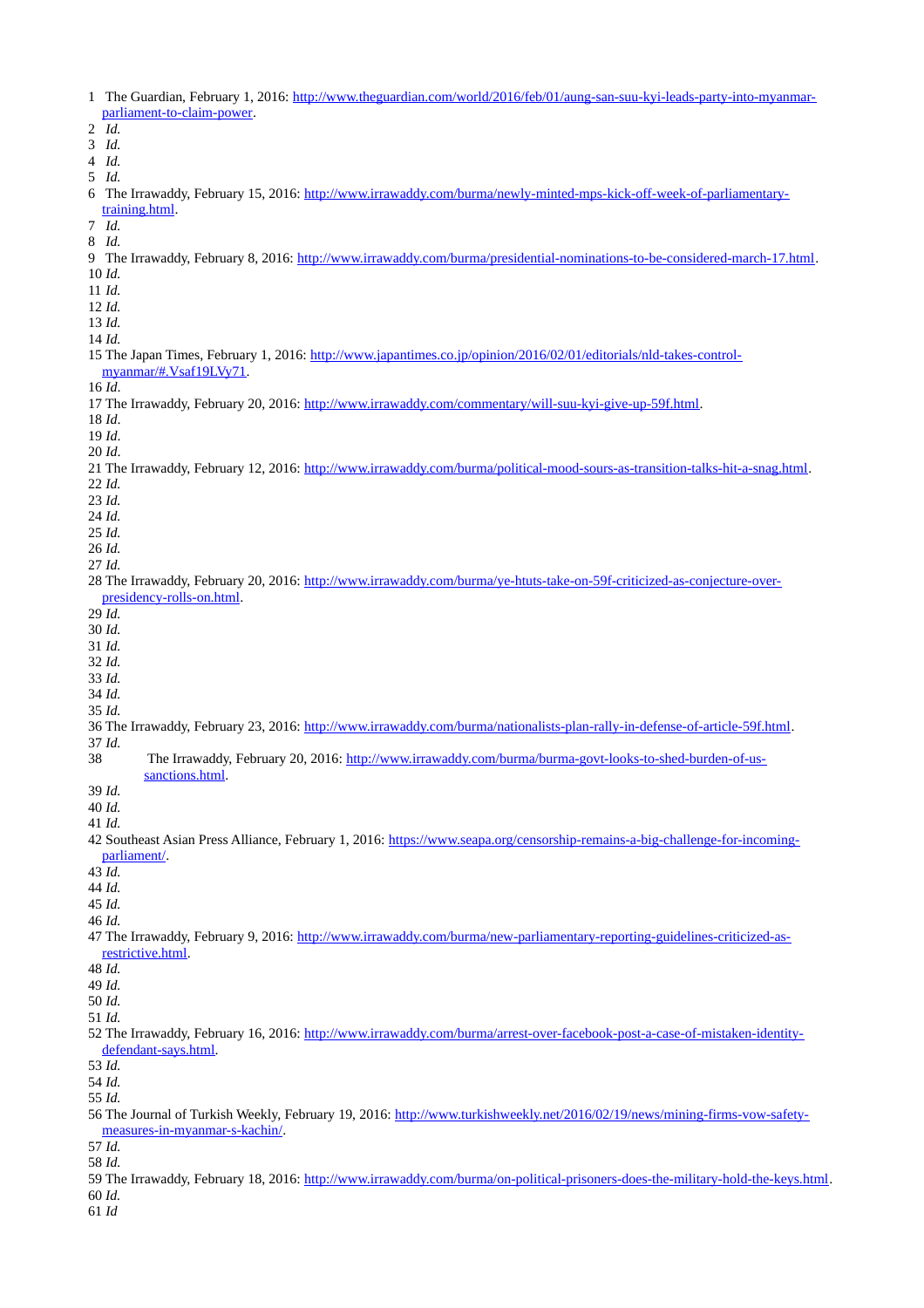*Id.*

- 63 AAPP, February 18, 2016: [http://aappb.org/political-prisoner-data/.](http://aappb.org/political-prisoner-data/)
- 64 The Irrawaddy, February 26, 2016: [http://www.irrawaddy.com/burma/activists-lawyers-condemn-recent-arrest-of-nilar-thein.html.](http://www.irrawaddy.com/burma/activists-lawyers-condemn-recent-arrest-of-nilar-thein.html) *Id.*

*Id.*

- 67 The Japan Times, February 1, 2016: [http://www.japantimes.co.jp/opinion/2016/02/01/editorials/nld-takes-control](http://www.japantimes.co.jp/opinion/2016/02/01/editorials/nld-takes-control-myanmar/#.Vsaf19LVy71)[myanmar/#.Vsaf19LVy71.](http://www.japantimes.co.jp/opinion/2016/02/01/editorials/nld-takes-control-myanmar/#.Vsaf19LVy71)
- *Id*.
- *Id*.
- 70 USA Today, February 1, 2016: [http://www.usatoday.com/story/news/world/2016/02/01/new-parliamentary-era-](http://www.usatoday.com/story/news/world/2016/02/01/new-parliamentary-era-myanmar/79628128/)
- [myanmar/79628128/.](http://www.usatoday.com/story/news/world/2016/02/01/new-parliamentary-era-myanmar/79628128/)

*Id*.

- *Id*.
- 73 Reuters, February 17, 2016: [http://www.reuters.com/article/us-myanmar-politics-idUSKCN0VQ160.](http://www.reuters.com/article/us-myanmar-politics-idUSKCN0VQ160)

*Id*.

- 75 Radio Free Asia, February 17, 2016: [http://www.rfa.org/english/news/myanmar/aung-san-suu-kyi-meets-myanmar-military](http://www.rfa.org/english/news/myanmar/aung-san-suu-kyi-meets-myanmar-military-commander-for-third-time-02172016162354.html)[commander-for-third-time-02172016162354.html.](http://www.rfa.org/english/news/myanmar/aung-san-suu-kyi-meets-myanmar-military-commander-for-third-time-02172016162354.html)
- 76 Myanmar Times, February 16, 2016: [http://www.mmtimes.com/index.php/opinion/19009-myanmar-s-forgotten-local](http://www.mmtimes.com/index.php/opinion/19009-myanmar-s-forgotten-local-elections.html)[elections.html.](http://www.mmtimes.com/index.php/opinion/19009-myanmar-s-forgotten-local-elections.html)
- *Id*.

*Id*.

- *Id*.
- Myanmar Times, February 12, 2016: [http://www.mmtimes.com/index.php/national-news/nay-pyi-taw/18962-land-feud-heats-up](http://www.mmtimes.com/index.php/national-news/nay-pyi-taw/18962-land-feud-heats-up-the-capital.html)[the-capital.html](http://www.mmtimes.com/index.php/national-news/nay-pyi-taw/18962-land-feud-heats-up-the-capital.html)
- *Id.*

*Id.*

 The Irrawaddy, February 12, 2016: [http://www.irrawaddy.com/burma/taungoo-farmers-restate-claims-of-land-grabbing-against](http://www.irrawaddy.com/burma/taungoo-farmers-restate-claims-of-land-grabbing-against-well-known-businessman.html)[well-known-businessman.html](http://www.irrawaddy.com/burma/taungoo-farmers-restate-claims-of-land-grabbing-against-well-known-businessman.html)

*Id.*

*Id.*

*Id.*

 The Irrawaddy, February 20, 2016: [http://www.irrawaddy.com/burma/less-than-one-percent-of-rangoon-dala-bridge-budget](http://www.irrawaddy.com/burma/less-than-one-percent-of-rangoon-dala-bridge-budget-allocated-to-land-compensation.html)[allocated-to-land-compensation.html](http://www.irrawaddy.com/burma/less-than-one-percent-of-rangoon-dala-bridge-budget-allocated-to-land-compensation.html)

*Id.*

89 Eleven Myanmar: [http://www.elevenmyanmar.com/local/yangon-region-government-pledges-destroy-squatters%E2%80%99](http://www.elevenmyanmar.com/local/yangon-region-government-pledges-destroy-squatters%E2%80%99-homes) [homes](http://www.elevenmyanmar.com/local/yangon-region-government-pledges-destroy-squatters%E2%80%99-homes)

*Id.*

DVB, February 12, 2016:<http://www.dvb.no/news/squatter-eviction-highlights-suu-kyis-military-challenge/60688>

*Id.*

*Id.*

DVB, February 5, 2016:<http://www.dvb.no/news/squatters-cast-into-the-cold/60618>

*Id.*

 The Irrawaddy, February 11, 2016: [http://www.irrawaddy.com/burma/villagers-in-mandalays-myingyan-township-protest-to](http://www.irrawaddy.com/burma/villagers-in-mandalays-myingyan-township-protest-to-keep-their-water-flowing.html)[keep-their-water-flowing.html](http://www.irrawaddy.com/burma/villagers-in-mandalays-myingyan-township-protest-to-keep-their-water-flowing.html)

*Id.*

*Id.*

*Id.*

 The Irrawaddy, February 23, 2016: [http://www.irrawaddy.com/burma/conflict-and-powerful-companies-stoke-land-disputes-in](http://www.irrawaddy.com/burma/conflict-and-powerful-companies-stoke-land-disputes-in-kachin-state.html)[kachin-state.html](http://www.irrawaddy.com/burma/conflict-and-powerful-companies-stoke-land-disputes-in-kachin-state.html)

*Id.*

*Id.*

 Myanmar Times, February 16, 2016: [http://www.mmtimes.com/index.php/national-news/18998-sspp-to-moderate-talks-aims](http://www.mmtimes.com/index.php/national-news/18998-sspp-to-moderate-talks-aims-to-end-northern-shan-fighting.html)[to-end-northern-shan-fighting.html](http://www.mmtimes.com/index.php/national-news/18998-sspp-to-moderate-talks-aims-to-end-northern-shan-fighting.html)

*Id.*

- The Irrawaddy, February 15, 2016: [http://www.irrawaddy.com/burma/as-tensions-rise-between-taang-and-shan-sspp-offers](http://www.irrawaddy.com/burma/as-tensions-rise-between-taang-and-shan-sspp-offers-mediation.html)[mediation.html](http://www.irrawaddy.com/burma/as-tensions-rise-between-taang-and-shan-sspp-offers-mediation.html)
- The Irrawaddy, February 22, 2016: [http://www.irrawaddy.com/burma/stressing-unity-unfc-forms-new-team-to-lead-peace](http://www.irrawaddy.com/burma/stressing-unity-unfc-forms-new-team-to-lead-peace-dialogue.html)[dialogue.html](http://www.irrawaddy.com/burma/stressing-unity-unfc-forms-new-team-to-lead-peace-dialogue.html)
- Myanmar Times, February 24, 2016: [http://www.mmtimes.com/index.php/national-news/yangon/19140-rcss-accused-of](http://www.mmtimes.com/index.php/national-news/yangon/19140-rcss-accused-of-breaking-nationwide-ceasefire-agreement.html)[breaking-nationwide-ceasefire-agreement.html](http://www.mmtimes.com/index.php/national-news/yangon/19140-rcss-accused-of-breaking-nationwide-ceasefire-agreement.html)